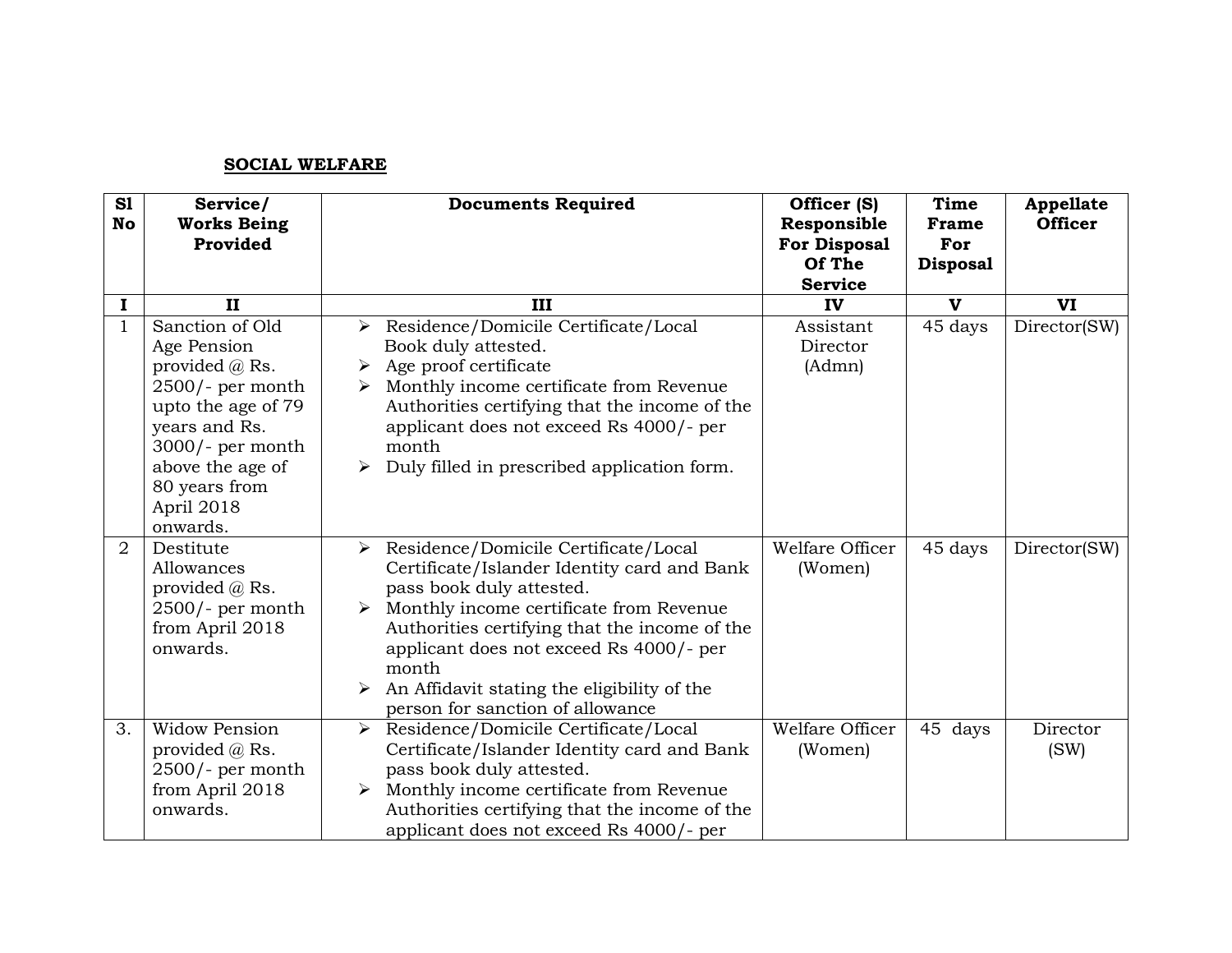|                |                                                                                                     | month<br>Duly filled in prescribed application form<br>➤<br>Death certificate issued by competent<br>➤<br>authority or certificate issued by a Court of<br>Law in case of husbands whose<br>whereabouts are not known for last more<br>than seven years                                                                                                                                                  |         |              |
|----------------|-----------------------------------------------------------------------------------------------------|----------------------------------------------------------------------------------------------------------------------------------------------------------------------------------------------------------------------------------------------------------------------------------------------------------------------------------------------------------------------------------------------------------|---------|--------------|
| 4              | Disability<br>Allowance<br>provided $(a)$ Rs.<br>$2500$ /- per month<br>from April 2018<br>onwards. | Residence/Domicile Certificate/Local<br>Nodal Officer<br>$\blacktriangleright$<br>(Disability)<br>Certificate/Islander Identity care and Bank<br>pass book duly attested<br>Duly filled in prescribed application form<br>➤<br>Certificate issued by competent Medical<br>authority showing disability of 40% or<br>more.<br>Copy of disability identity card issued by<br>the Social Welfare department | 45 days | Director(SW) |
| 5              | Admission in<br>Children Home for<br>Boys at Ferrargunj                                             | Child<br>Residence/Domicile Certificate<br>➤<br>Age Proof Certificate<br>Development<br>Copy of Medical Certificate stating that the<br>Project Officer<br>person doesn't have any<br>(Ferrargunj)<br>infections/communicable diseases.<br>Income certificate of parents issued by a<br>Revenue Authority<br>Prescribed application form duly filled in<br>$\blacktriangleright$                         | 5 days  | Director(SW) |
| 6              | Admission in<br>Home for Orphan<br>Girls                                                            | Welfare Officer<br>Residence/Domicile certificate<br>➤<br>Age Proof Certificate<br>(Women)<br>➤<br>Copy of Medical Certificate stating that the<br>person doesn't have any<br>infections/communicable diseases.<br>Income certificate of parents issued by a<br>$\blacktriangleright$<br>Revenue Authority<br>$\triangleright$ Prescribed application form duly filled in                                | 5 days  | Director(SW) |
| $\overline{7}$ | Admission in Old<br>Age Home at<br>Ferrargunj                                                       | Child<br>$\triangleright$ Copy of age proof<br>Copy of domicile certificate or other proof of<br>Development<br>➤<br>Project Officer<br>age<br>(Ferrargunj)<br>Copy of medical certificate stating that the<br>person doesn't have any                                                                                                                                                                   | 05 Days | Director(SW) |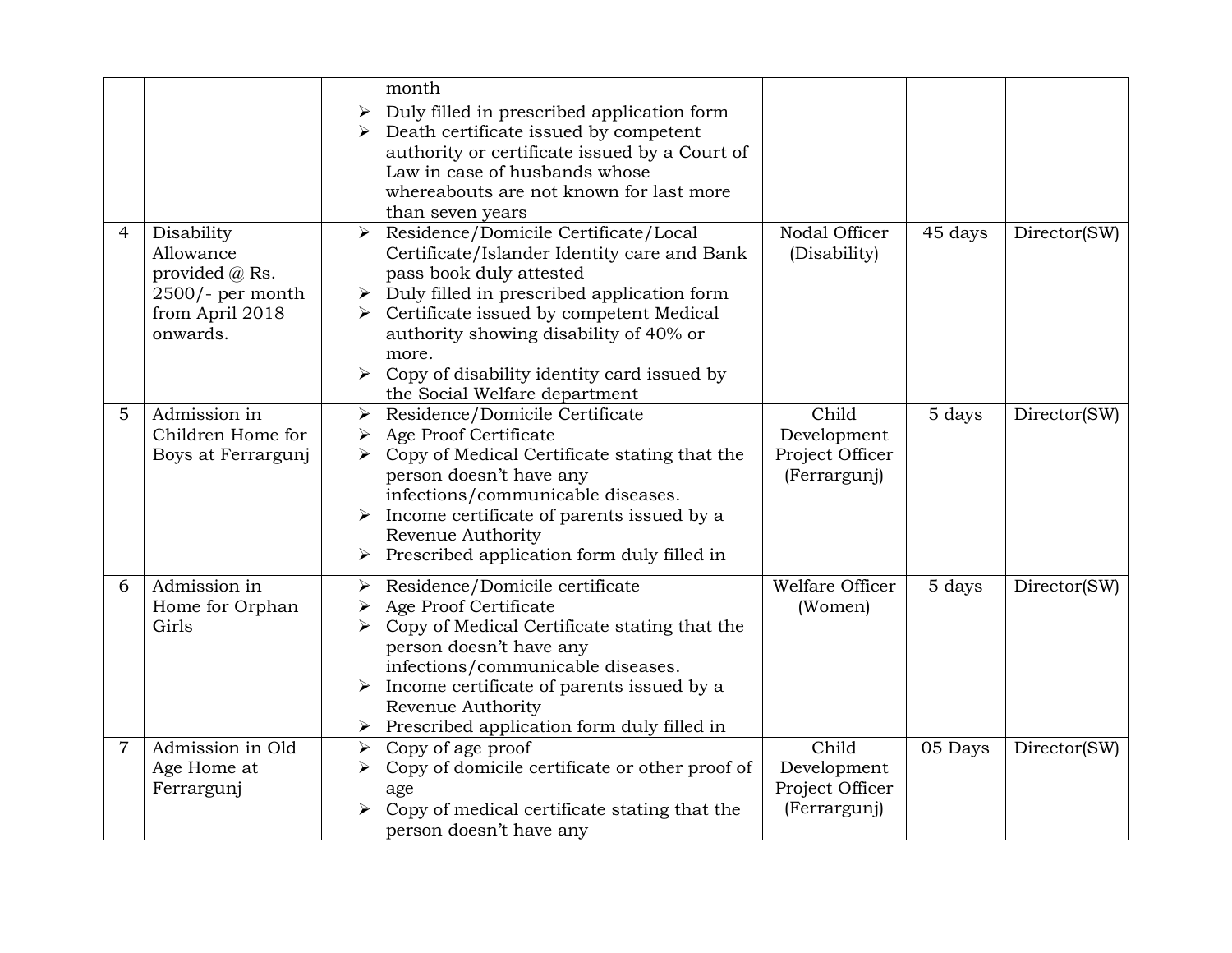|    |                                                                                                                                     | infections/communicable diseases.<br>Income certificate<br>➤                                                                                                                                                                                                                                                                                                                                                                                                                                                                                                                                    |                                                         |         |                  |
|----|-------------------------------------------------------------------------------------------------------------------------------------|-------------------------------------------------------------------------------------------------------------------------------------------------------------------------------------------------------------------------------------------------------------------------------------------------------------------------------------------------------------------------------------------------------------------------------------------------------------------------------------------------------------------------------------------------------------------------------------------------|---------------------------------------------------------|---------|------------------|
| 8  | Admission in<br>Home for<br>differently abled<br>children                                                                           | Residence/Domicile Certificate<br>➤<br>Age Proof Certificate<br>Copy of Medical Certificate stating that the<br>person doesn't have any infectious<br>/communicable diseases.<br>Income certificate of parents issued by a<br>Revenue Authority                                                                                                                                                                                                                                                                                                                                                 | Child<br>Development<br>Project Officer<br>(Ferrargunj) | 05 days | Director(SW)     |
|    |                                                                                                                                     | $\triangleright$ Prescribed application form duly filled in<br>Certificate from a competent Medical<br>≻<br>Authority showing 60% or more disability                                                                                                                                                                                                                                                                                                                                                                                                                                            |                                                         |         |                  |
| 9  | Pradhan Mantri<br>Matru Vandana<br>Yojana(PMMVY)                                                                                    | $\triangleright$ Early registration of pregnancy for getting<br>first installment of Rs 1000/-<br>On receipt of one ANC or after six months<br>≻<br>pregnancy can avail second installment of<br>Rs 2000/-<br>On registration of child birth<br>On receipt of vaccination of BCG, OPV,<br>➤<br>DPT and Hepatitis B or its<br>equivalent/substitutes by child is<br>eligible for getting 3rd installment of Rs.<br>$2,000/-$<br>Eligibility:- Women of age 18 years and<br>above<br>Cash incentive for first live birth only<br>Not applicable to women in regular<br>➤<br>Government employment | CDPO (UP),<br>F/G, Rangat,<br>Diglipur and<br>Nicobar   |         | Director<br>(SW) |
| 10 | Registration of<br>Child Care<br>Institutions and<br>providing fund to<br>the registered<br>child care<br>institutions $\omega$ Rs. | All institutions running institutional care<br>$\bullet$<br>services for children in need of care, shall<br>be registered under sub-section of section<br>41 of the Act, irrespective of being<br>registered or licensed under any other Act.<br>such institutional shall make an<br>A11<br>application in Form 27.                                                                                                                                                                                                                                                                             | Nodal Officer<br>(ICPS)                                 | 60 Days | Director<br>(SW) |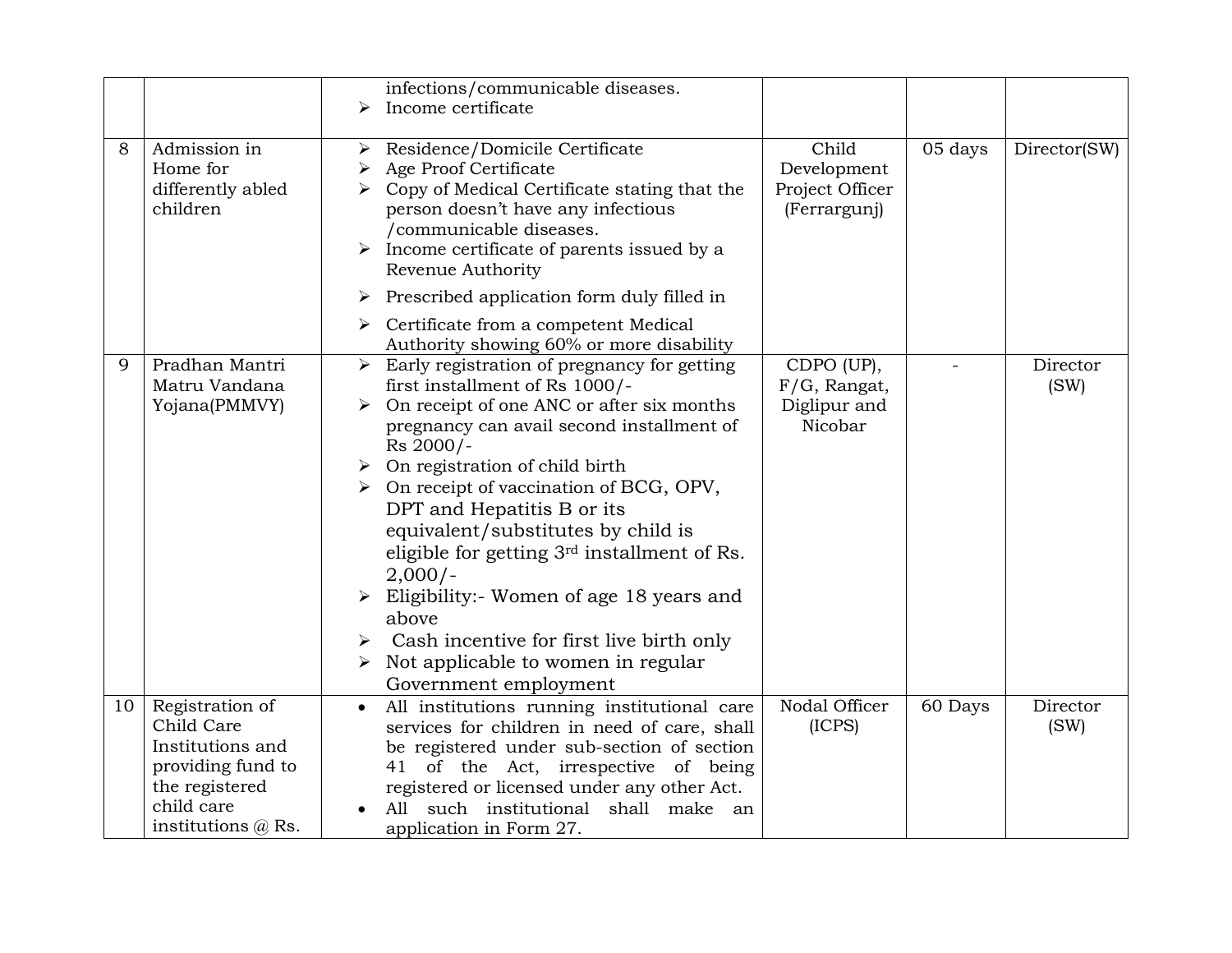|    | $2000$ /- per child<br>as per request. |                       | The state Government after verifying the<br>provisions exist in the institution may issue |                               |           |                  |
|----|----------------------------------------|-----------------------|-------------------------------------------------------------------------------------------|-------------------------------|-----------|------------------|
|    |                                        |                       | registration certification<br>to<br>such<br>a                                             |                               |           |                  |
|    |                                        |                       | institution under sub section of section 41                                               |                               |           |                  |
|    |                                        |                       | of the Act in Form 28.                                                                    |                               |           |                  |
|    |                                        |                       | The state Government shall conduct a                                                      |                               |           |                  |
|    |                                        |                       | detailed inspection annually under sub                                                    |                               |           |                  |
|    |                                        |                       | section (1) of section 41 of the Act.                                                     |                               |           |                  |
|    |                                        |                       | All institution shall be bound to seek                                                    |                               |           |                  |
|    |                                        |                       | renewal of registration 3 months prior to                                                 |                               |           |                  |
|    |                                        |                       | the expiry of the period of registration.                                                 |                               |           |                  |
|    |                                        |                       | The application for renewal of registration                                               |                               |           |                  |
|    |                                        |                       | of an institution shall be disposed of within                                             |                               |           |                  |
|    |                                        |                       | sixty days from the date of receipt of                                                    |                               |           |                  |
|    |                                        |                       | application.                                                                              |                               |           |                  |
| 11 | Vocational<br>Rehabilitation           | $\blacktriangleright$ | Certificate issued by competent Medical<br>authority showing disability of 40% or         | Nodal Officer<br>(Disability) | 07 Days   | Director<br>(SW) |
|    | Centre (VRC)                           |                       | more.                                                                                     |                               |           |                  |
|    |                                        |                       | Copy of disability identity card issued by                                                |                               |           |                  |
|    |                                        |                       | the Social Welfare department.                                                            |                               |           |                  |
|    |                                        | ➤                     | Students referred by school and colleges.                                                 |                               |           |                  |
|    |                                        |                       |                                                                                           |                               |           |                  |
| 12 | Admission in Child                     |                       | $\triangleright$ As per the orders of CWC                                                 | Nodal Officer                 | As per    | Secretary        |
|    | Care Institutions                      |                       |                                                                                           | (ICPS)                        | the order | (SW)             |
| 13 | <b>UDID</b>                            | ≻                     | <b>UDID</b> form                                                                          | <b>State</b>                  |           | Director         |
|    |                                        | ➤                     | Aadhar card/driving                                                                       | Coordinator                   |           | (SW)             |
|    |                                        |                       | license/passport/ration card/voter ID                                                     | (UDID)                        |           |                  |
|    |                                        |                       | $\triangleright$ Two passport size photograph                                             |                               |           |                  |
|    |                                        |                       | Disability certificate issued by Medical                                                  |                               |           |                  |
|    |                                        |                       | Authority                                                                                 |                               |           |                  |